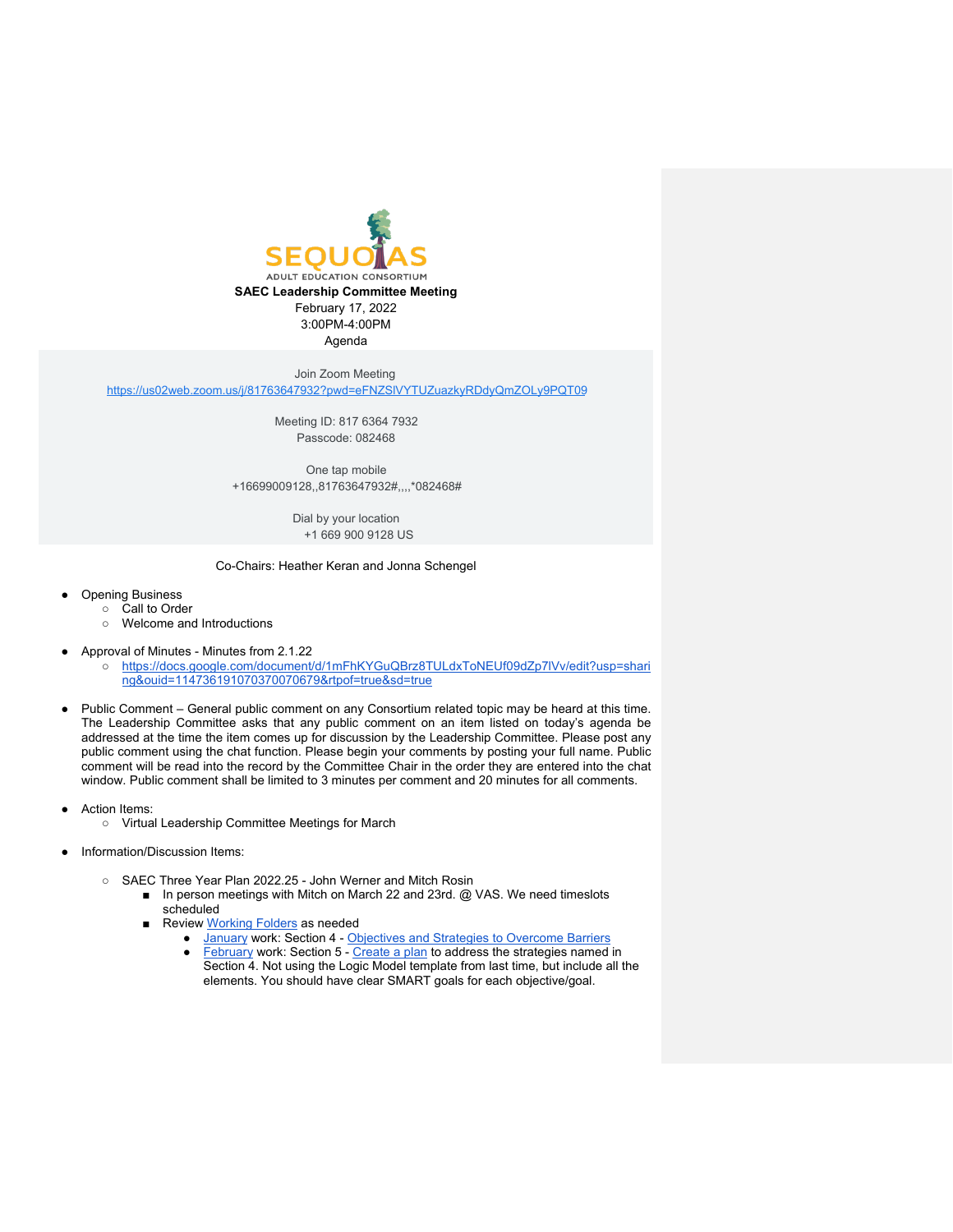- Deliverables and Updates- Heather Keran
	- WIOA Title II
		- Continuous Improvement Plan
		- Coming: March 1, 2022 WIOA, Title II: AEFLA Program Implementation Survey
		- <https://www.cde.ca.gov/sp/ae/fg/wioa21.asp>
		- Deliverables for 2021-22:
		- <https://www.cde.ca.gov/sp/ae/fg/wioa21datadocsched.asp>
	- CAEP Quarter 2 Fiscal Reports and Student Data- John Werner
		- SAEC PD Calendar.
		- All CAEP Due Dates:<https://caladulted.org/DueDates>
	- SAEC Navigators
		- Connecting Adult's to Success: Evaluation of Career Navigator Training Pilot
			- Interest Form submitted on behalf of Consortium
			- Reserved for eight navigators to make room for PT staff positions and counselors
		- Calendar Modification for 2022.23
			- Currently 12 (260 days) month employees
			- Potential shift to 209 day grid
			- Changes and Implications
- Professional Development Needs Heather Keran
	- SAEC Back to School PD Event in August 2022.
		- Review last year's event
		- Vision for 2022 event
	- WIOA II Technology and Distance Learning Plan Symposium
		- Registration for OTAN's annual Technology and Distance Learning Symposium (TDLS), which will take place online from March 2nd to 4th, is open.
			- Registration:<https://tdls.otan.us/Registration/>
	- CAEP Peer PLCs
		- For adult education practitioners who are situated in a rural environment and experiencing challenges with providing adult education programming and services in their community
		- Registration:<https://register.caladulted.org/>
	- Building Apprenticeship Tool Kit
		- Prepared for the Foundation for California Community Colleges by Jennie Mollica and Peter Simon of High Road Alliance (HRA)
		- Link: [https://growapprenticeshipca.org/wp-content/uploads/2021/10/GAC-Equitable-](https://growapprenticeshipca.org/wp-content/uploads/2021/10/GAC-Equitable-Apprenticeship-Toolkit-final-1.pdf)[Apprenticeship-Toolkit-final-1.pdf](https://growapprenticeshipca.org/wp-content/uploads/2021/10/GAC-Equitable-Apprenticeship-Toolkit-final-1.pdf)
	- Model Programs for ideas
		- <https://caladulted.org/ModelProgram>
- Curriculum John Werner
	- Edgenuity Contracts ending soon. Time to renew
		- Time to update the courses in Edgenuity for 2022.23
- J. Werner out 2.25.22 through 3.20.22 (UPDATED)

## **Reminders:**

- Member Effectiveness Report Schedule
	- Last year's [Member Effectiveness Reports](https://drive.google.com/drive/u/0/folders/1wr841k1LQIABFWmsMyaR_LOYhaj7fTjV)
	- This year's schedule
		- October SAEC Report: Enrollment
		- November 2021 SAEC Report: Outcomes, Hanford Adult, Tulare Adult
		- December 2021 Visalia Adult, Corcoran Adult